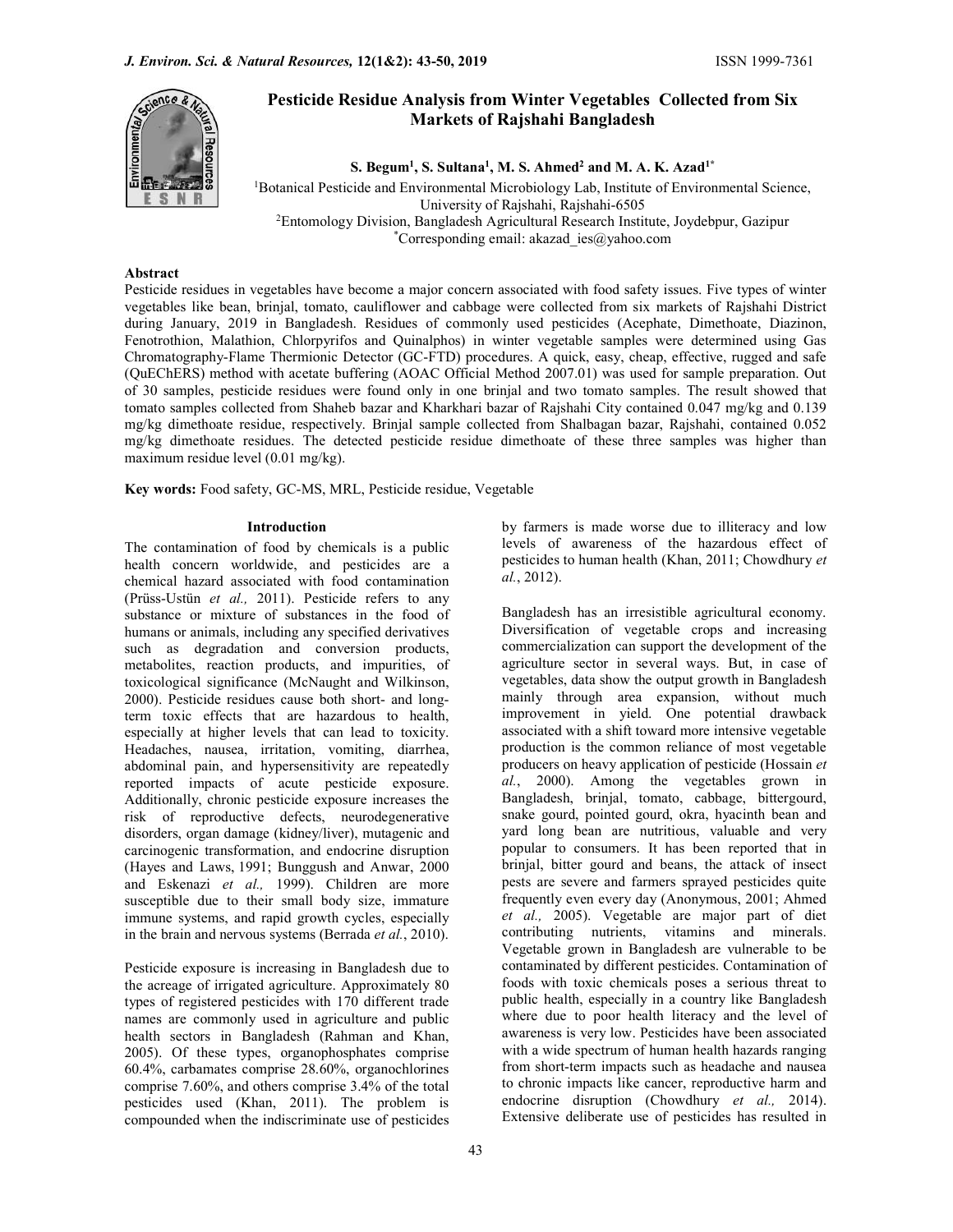contamination of vital supplies, air, water and food. The risk to humans may be short-term as well as long term depending on the persistence of the pesticide and the exposure period. Pesticide residue in food makes deleterious effect on human health such as headaches and nausea to chronic impacts like cancer, reproductive harm and endocrine disruption (Berrada et al., 2010). Now pesticide residue in food has become a consumer's safety issue and the consumers have the right to knowhow much pesticide get incorporated in the food they eat. However, very little references area available on the presence of pesticides in vegetables in Bangladesh (Khatoon et al., 2004).Under such circumstances, the present study was undertaken to detect and quantify the amount of leftover residue of pesticide in different vegetable samples collected from different local bazars of Rajshahi district.

#### Materials and Methods

The pesticide residue analysis from winter vegetable samples was conducted in Pesticide Analytical Laboratory under the Pesticide Research & Environmental Toxicology Section of Entomology Division, Bangladesh Agricultural Research Institute (BARI), Gazipur.

## Study location

All the vegetable samples were collected from wholesale and retail markets located at the adjacent area of Rajshahi City. The market includes Shaheb bazar, Shalbagan bazaar, Binodpur bazaar, Kharkhari bazaar, Katakhali bazaar and Baneswar bazaar during January 2019 (Table 1).

| Table 1. Information of collected vegetable samples |
|-----------------------------------------------------|
|-----------------------------------------------------|

| <b>SI</b> | <b>Name of Bazar</b>  | Sample          | Name of the          |
|-----------|-----------------------|-----------------|----------------------|
| No        |                       | collection date | vegetable<br>samples |
| 1.        | Shaheb Bazar          | 21.01.2019      | Bean                 |
| 2.        | Shalbagan Bazar       | 21.01.2019      | <b>Brinjal</b>       |
| 3.        | Katakhali Bazar       | 21.01.2019      | Tomato               |
| 4.        | Kharkhari Bazar       | 21.01.2019      | Cauliflower          |
| 5.        | <b>Binodpur Bazar</b> | 22.01.2019      | Cabbage              |
| 6.        | <b>Baneswar Bazar</b> | 22.01.2019      |                      |

#### Sample collection and preparation

A total of 30 winter vegetable samples were collected for this investigation. The weight of every sample was 500 g. Samples were collected according to regulation made in the ''Guidelines for the control of pesticide residues in foods" (Anonymous, 1996), which incorporate the EU directive (Anonymous, 1979) and Codex recommendations (Anonymous, 1993) regarding sampling. Collected samples were kept in "Chilled box" and carried to the laboratory within the

quickest time and stored in refrigerator (-20<sup>0</sup>C) until analysis. The collected samples were carried to the Pesticide Analytical Laboratory of Pesticide Research & Environmental Toxicology Section of Entomology Division, Bangladesh Agricultural Research Institute (BARI), Gazipur on the day of collection. All the samples were chopped and mixed properly in labeled polyethylene zipper bags and stored at -20°C for further analysis.

# Chemicals and reagent

All pesticide standards (Acephate, Dimethoate, Diazinon, Fenotrothion, Malathion, Chlorpyrifos and Quinalphos), purity >99.6% were bought from Sigma-Aldrich (St Louis, MO, USA) via Bangladesh Scientific Pvt. Ltd. HPLC grade methanol, acetone, acetonitrile, analytical grade NaCl, anhydrous MgSO<sup>4</sup> and Primary Secondary Amine (PSA) were collected from Bangladesh Scientific Pvt. Ltd. Chemical structures of standard pesticides are shown in Figure 1.



Fig. 1. Chemical structures of the pesticides used in the present study

#### Preparation of standard solution

All of the standard stock solutions were made separately in acetone at 1000 mg/l and stored until use at -20°C. 50 mg/l mixed standard stock solutions were made from all of the individual standard stock solution in 50 ml volumetric flask by adding appropriate amount of stock standards and acetone. Mixed intermediate stock solution of 10 mg/l were prepared from this 50 mg/l mixed standard stock solution. Finally all the working standards solution of 0.1, 0.2, 0.5, 1.0, 2.0, 3.0, and 5.0 mg/l were prepared by using this mixed intermediate stock solution. All the standard stock solutions and working solutions were stored at - 20°C.

# Extraction and clean up

During extraction and clean-up, a modified QuEChERS extraction technique developed by Prodhan et al. (2015) was followed. The sliced winter vegetable samples were grounded thoroughly using a homestead fruit blender. About 10 gm of homogenized sample was transferred into a 50 ml teflon centrifuged tube followed by adding of 10 ml of acetonitrile. The tube was vortex for 30 second followed by adding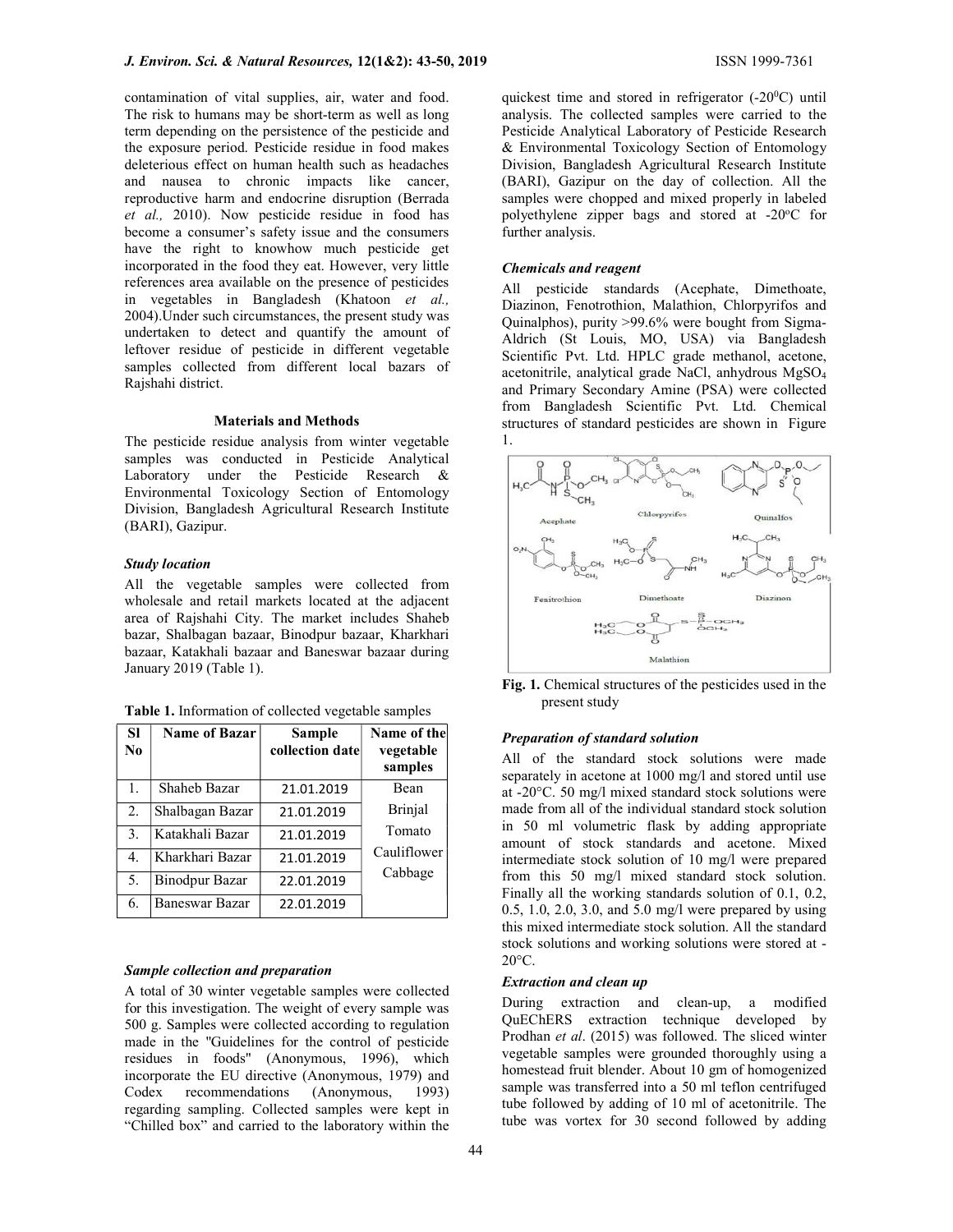extraction salt (4g of anhydrous  $MgSO_4 + 1 g$  of NaCl) and shake it for one minute and followed by subsequently centrifuged at 5000 rpm for 5 minutes. From the upper level, 3 ml supernatant was transferred to a 15 ml centrifuge tube containing  $600$  mg  $MgSO<sub>4</sub>$ anhydrous and 120 mg of PSA. The tube was vortex for 30 second, and centrifuged at 5000 rpm for five minutes. At last, 1 ml of supernatant was filtered using a 0.2 mm PTFE filter and then transferred into a clean HPLC vial. The flowchart of extraction of pesticide is shown in Figure 2.

#### **Modified QuEchERS Method**



Fig. 2. The flowchart of extraction of pesticide by modified QuEchERS method

#### Detection and quantification of pesticide residue

Residue in sample (mg/kg):

= Conc. obtained in injected volume (mg/kg)  $\times$  Quantity of final volume (L) Amount of sample taken (kg)

## Results and Discussion

Pesticide residue from 30 winter samples of bean, brinjal, tomato, cauliflower and cabbage of six different bazars of Rajshahi were analyzed in the laboratory of Bangladesh Agricultural Research Institute, Joydebpur, Gazipur, Bangladesh. Pesticide residues were detected in one brinjal and two tomato samples (Table 4).

The pesticide residue from extracts of winter vegetables was analyzed following the method described by Prodhan et al. (2009) using GC-2010 (Shimadzu) with Flame Thermionic Detector (FTD). The capillary column was AT-1, 30 m long, 0.25 mm ID and 0.25 μm film thick. Helium was used as carrier gas. Target pesticide was identified by the retention times of pure standards (Figure 1). The instrumental conditions are shown in Tables 2 and 3.

Table 2. The instrument parameters for GC-FTD

| <b>Instruments</b>                | <b>Conditions</b>                                                                                                                                |  |  |  |  |
|-----------------------------------|--------------------------------------------------------------------------------------------------------------------------------------------------|--|--|--|--|
| Injection<br>port SPL             | Injection mode: split; temperature:<br>250°C; flow control rate: linear<br>velocity; split ratio: 30:0                                           |  |  |  |  |
| Detected<br>channel<br><b>FTD</b> | Temperature: 280°C; Current: 1.00<br>Pa; H <sub>2</sub> flow: 1.5 ml/min; stop time:<br>10 min; make up flow: 30 ml/min;<br>air flow: 145 ml/min |  |  |  |  |

Table 3. Condition for column oven temperature for FTD

| Column<br>oven         | Rate | <b>Temperature</b><br>(°C) | <b>Hold time</b><br>(min) |  |
|------------------------|------|----------------------------|---------------------------|--|
| Initial<br>temperature |      | 150                        |                           |  |
| $150^{\circ}$ C        | 10   | 220                        |                           |  |

Prior to the injection of the sample extract, standard solutions of different concentrations of each pesticide were prepared and injected with selected instrument parameters. The samples were calibrated (retention time, peak area, etc.) against three to four pointed calibration curve of standard solution of concerned pesticide. Each peak was characterized by its retention time. Sample results were expressed in mg/kg automatically by the GC software which represented the concentration of the final volume injected. From this value, the actual amount of pesticide residue present in the sample was determined by using the following formula:

Figure 3 shows the chromatograms of standards of organophosphorus insecticides. Figure 4. Shows the chromatograms of dimethoate obtained from the extract of tomato collected from Shaheb Bazar of Rajshahi City, Figure 5 shows the chromatograms of dimethoate obtained from the extract of brinjal collected from Shalbagan Bazar of Rajshahi city, figure 6 shows the chromatograms of dimethoate obtained from the extract of tomato collected from Kharkhari Bazar of Rajshahi City.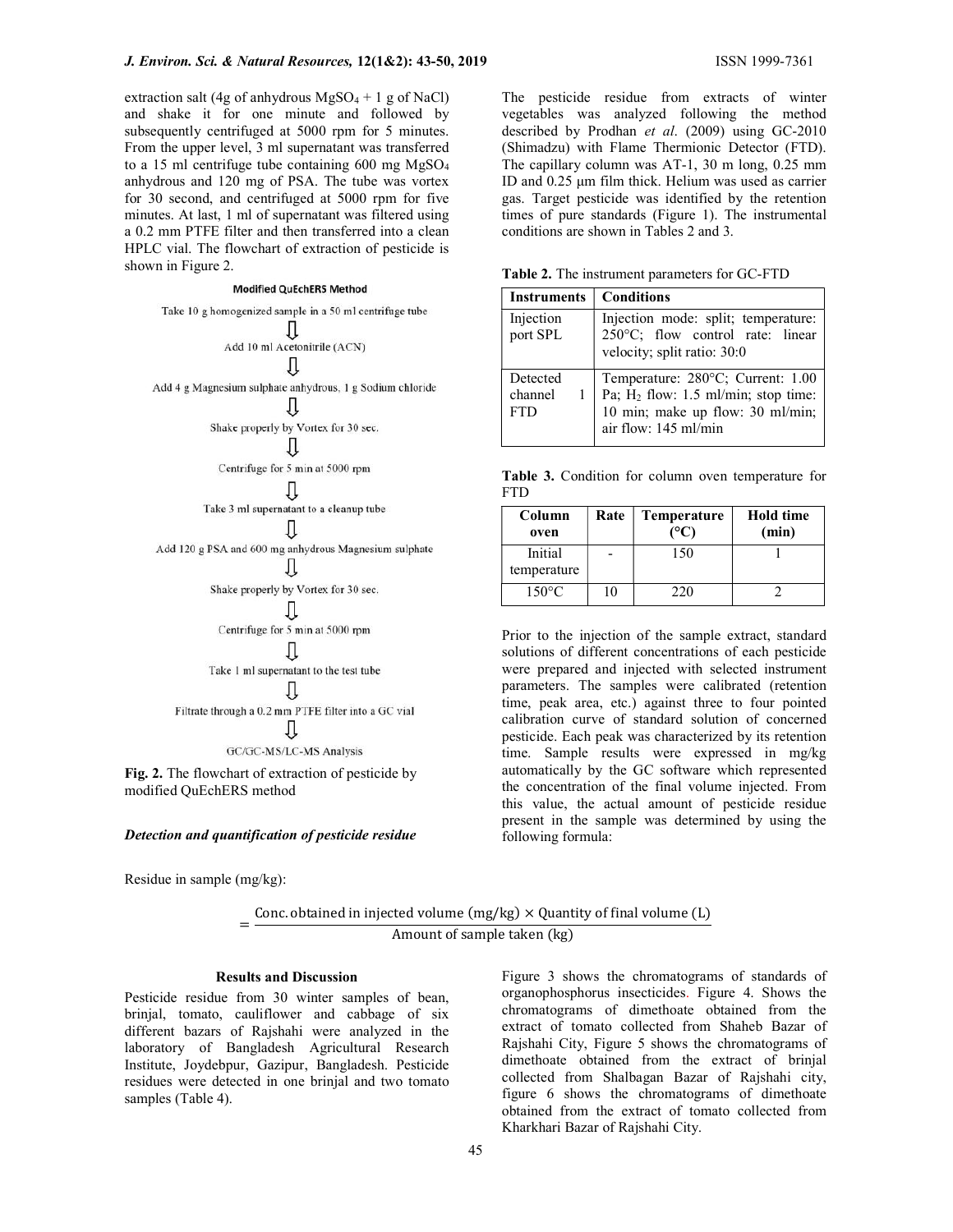| Collected         | Vegetable<br>Name | ັ້<br>Name of Insecticides |                       |                        |                          |                 |                 |                 |
|-------------------|-------------------|----------------------------|-----------------------|------------------------|--------------------------|-----------------|-----------------|-----------------|
| Location          |                   |                            | Acephate   Dimethoate | Diazinon               | Fenotrothion   Malathion |                 | Chlorpyrifos    | Quinalphos      |
|                   |                   | residue (mg/kg)            |                       |                        |                          |                 |                 |                 |
| Shaheb            | Bean              | ND                         | <b>ND</b>             | ND                     | ND                       | N <sub>D</sub>  | ND              | ND              |
| <b>Bazar</b>      | <b>Brinjal</b>    | $\overline{ND}$            | $\overline{ND}$       | $\overline{ND}$        | ND                       | $\overline{ND}$ | $\overline{ND}$ | ND              |
|                   | Tomato            | ND                         | 0.047                 | ND                     | ND                       | N <sub>D</sub>  | ND              | ND              |
|                   | Cauliflower       | $\overline{ND}$            | $\overline{ND}$       | $\overline{ND}$        | ND                       | $\overline{ND}$ | ND              | ND              |
|                   | Cabbage           | $\overline{ND}$            | $\overline{ND}$       | $\overline{ND}$        | $\overline{ND}$          | $\overline{ND}$ | $\overline{ND}$ | $\overline{ND}$ |
| Shalbagan         | Bean              | $\overline{ND}$            | $\overline{ND}$       | $\overline{ND}$        | ND                       | ND              | ND              | ND              |
| <b>Bazar</b>      | <b>Brinjal</b>    | $\overline{ND}$            | 0.052                 | ND                     | ND                       | $\overline{ND}$ | $\overline{ND}$ | ND              |
|                   | Tomato            | ND                         | N <sub>D</sub>        | ND                     | $\rm ND$                 | ND              | $\rm ND$        | ${\rm ND}$      |
|                   | Cauliflower       | $\overline{ND}$            | $\overline{ND}$       | $\overline{ND}$        | $\overline{ND}$          | $\overline{ND}$ | $\overline{ND}$ | $\overline{ND}$ |
|                   | Cabbage           | $\overline{ND}$            | $\overline{ND}$       | $\overline{ND}$        | $\overline{ND}$          | $\overline{ND}$ | $\overline{ND}$ | $\overline{ND}$ |
| Katakhali         | Bean              | ND                         | <b>ND</b>             | ND                     | ND                       | N <sub>D</sub>  | ND              | ND              |
| Bazar             | Brinjal           | $\overline{ND}$            | $\overline{ND}$       | $\overline{ND}$        | $\overline{ND}$          | $\overline{ND}$ | ND              | $\overline{ND}$ |
|                   | Tomato            | ND                         | <b>ND</b>             | ND                     | ND                       | N <sub>D</sub>  | ND              | ND              |
|                   | Cauliflower       | ND                         | $\overline{ND}$       | ND                     | ND                       | $\overline{ND}$ | ND              | ND              |
|                   | Cabbage           | ND                         | $\overline{ND}$       | $\overline{ND}$        | $\overline{ND}$          | $\overline{ND}$ | $\overline{ND}$ | $\overline{ND}$ |
| Kharkhari         | Bean              | ND                         | ND                    | ND                     | ND                       | ND              | ND              | <b>ND</b>       |
| Bazar             | <b>Brinjal</b>    | $\overline{ND}$            | $\overline{ND}$       | $\overline{ND}$        | $\overline{ND}$          | $\overline{ND}$ | $\overline{ND}$ | $\overline{ND}$ |
|                   | Tomato            | $\overline{ND}$            | 0.139                 | $\overline{ND}$        | $\overline{ND}$          | $\overline{ND}$ | $\overline{ND}$ | $\overline{ND}$ |
|                   | Cauliflower       | $\overline{ND}$            | $\overline{ND}$       | $\overline{ND}$        | $\overline{ND}$          | $\overline{ND}$ | $\overline{ND}$ | $\overline{ND}$ |
|                   | Cabbage           | $\overline{ND}$            | $\overline{ND}$       | $\overline{ND}$        | $\overline{ND}$          | $\overline{ND}$ | $\overline{ND}$ | ND              |
| Binodpur<br>Bazar | Bean              | ND                         | ND                    | ND                     | ND                       | ND              | ND              | ND              |
|                   | <b>Brinjal</b>    | $\overline{ND}$            | ND                    | $\rm ND$               | $\overline{ND}$          | $\overline{ND}$ | $\overline{ND}$ | $\overline{ND}$ |
|                   | Tomato            | ND                         | ND                    | ND                     | ND                       | ND              | ND              | ND              |
|                   | Cauliflower       | ND                         | $\overline{ND}$       | $\overline{ND}$        | ND                       | $\overline{ND}$ | ND              | ND              |
|                   | Cabbage           | $\overline{ND}$            | $\overline{ND}$       | $\overline{ND}$        | $\overline{ND}$          | $\overline{ND}$ | $\overline{ND}$ | $\overline{ND}$ |
| Baneswar          | Bean              | $\overline{ND}$            | ND                    | $\overline{\text{ND}}$ | ND                       | ND              | ND              | ND              |
| Bazar             | Brinjal           | $\overline{ND}$            | $\overline{ND}$       | $\overline{ND}$        | ND                       | $\overline{ND}$ | ND              | $\overline{ND}$ |
|                   | Tomato            | $\overline{ND}$            | $\overline{ND}$       | $\overline{ND}$        | $\overline{ND}$          | $\overline{ND}$ | $\overline{ND}$ | ND              |
|                   | Cauliflower       | ${\rm ND}$                 | N <sub>D</sub>        | ${\rm ND}$             | $\rm ND$                 | N <sub>D</sub>  | ${\rm ND}$      | ${\rm ND}$      |
|                   | Cabbage           | ${\rm ND}$                 | N <sub>D</sub>        | ${\rm ND}$             | $\rm ND$                 | ND              | $\rm ND$        | ${\rm ND}$      |

Table 4. Analysis of vegetable samples for determining pesticide residues

ND= Not detected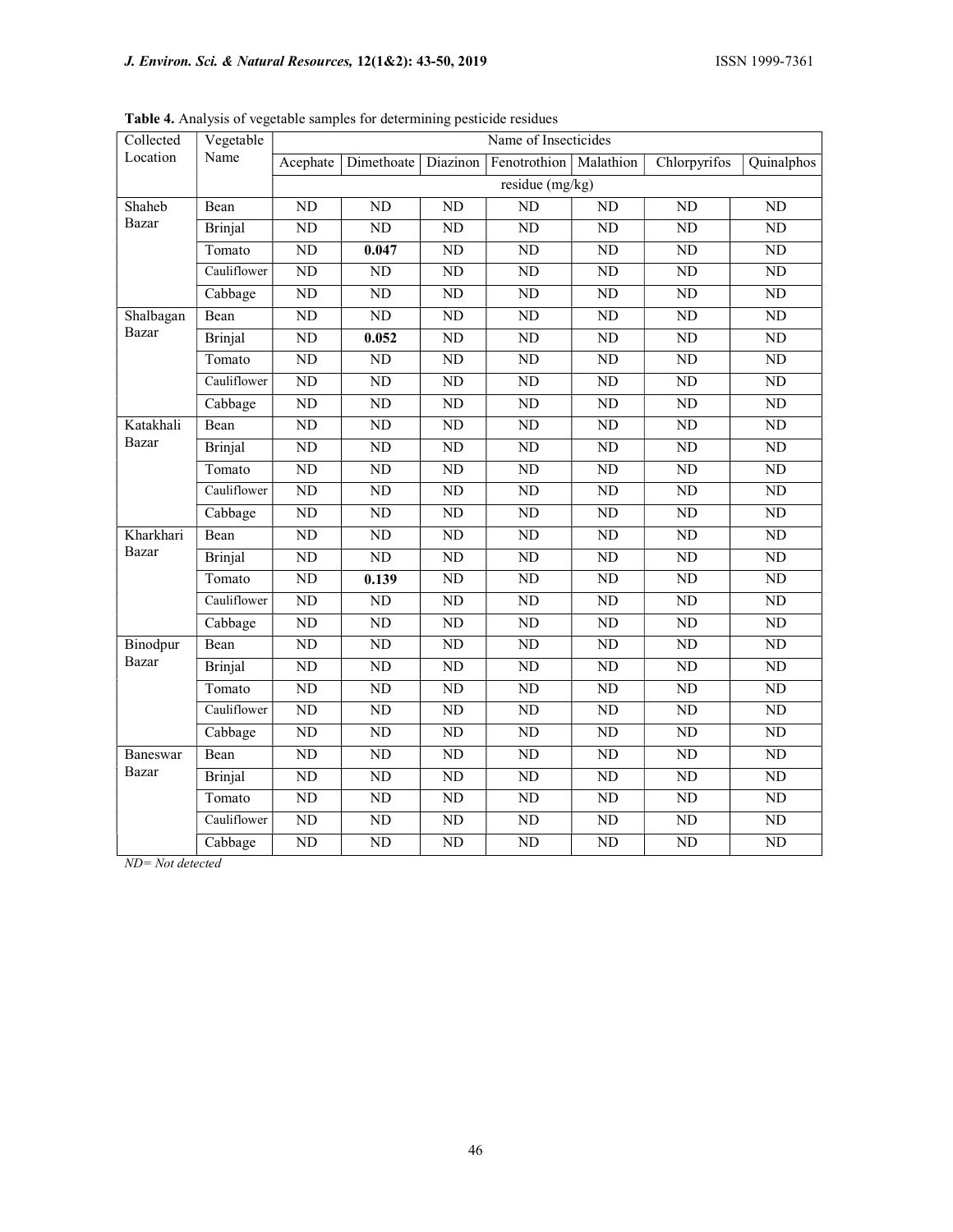

Fig. 3. Chromatograms of standards of organophosphorus insecticides run by GC-FTD



Fig. 4. Chromatograms of dimethoate obtained from the extract of tomato collected from Shaheb Bazaar of Rajshahi City



Fig. 5. Chromatograms of dimethoate obtained from the extract of brinjal collected from Shalbagan Bazar of Rajshahi City



Fig. 6. Chromatograms of dimethoate obtained from the extract of tomato collected from Kharkhari Bazar of Rajshahi City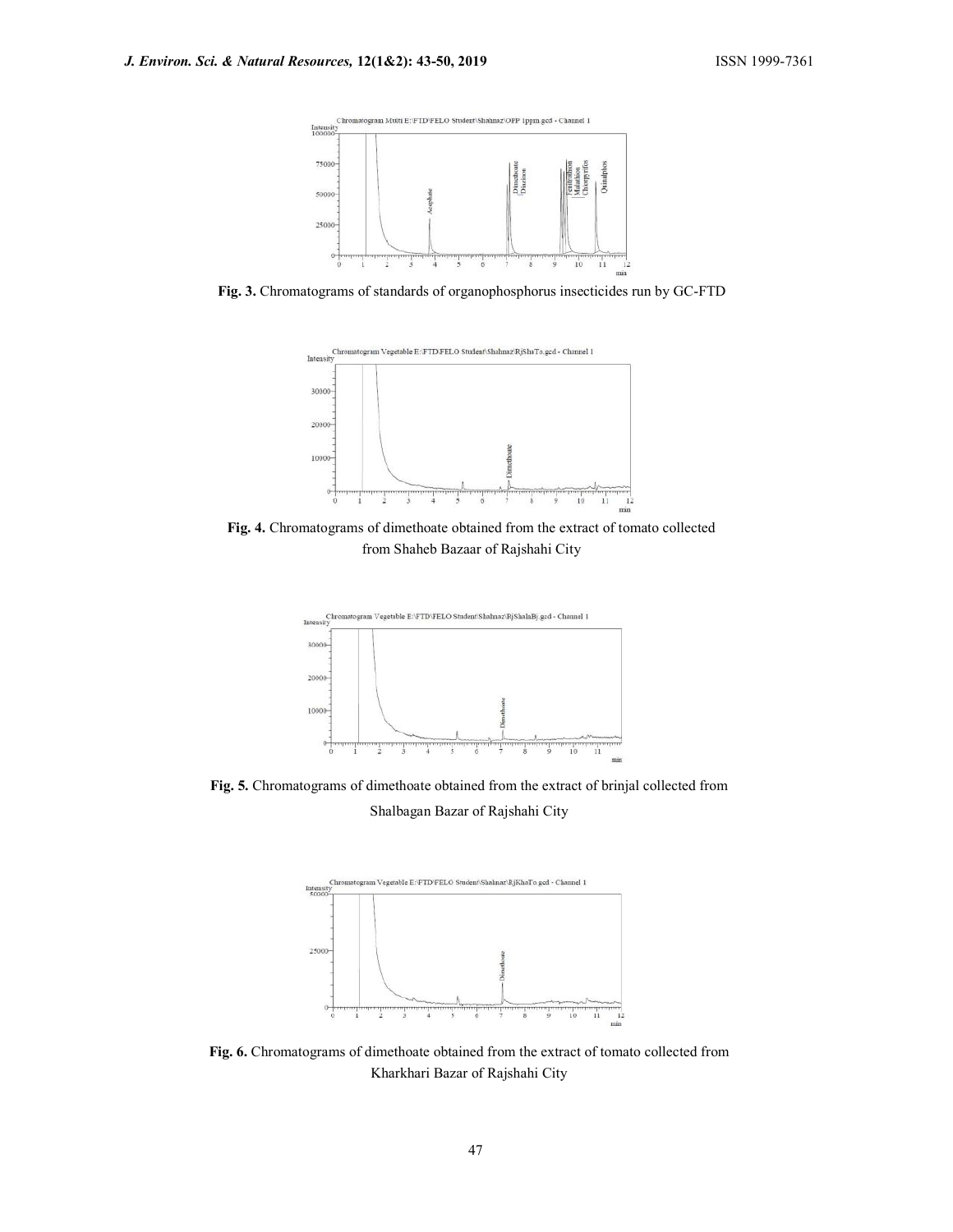The result showed that tomatoes collected from Shaheb bazar and Kharkhari bazaar contained 0.047 and 0.139 mg/kg dimethoate, respectively which is higher than maximum residue level (0.01 mg/kg). Among brinjal samples of different markets, only one sample collected from Shalbagan bazaar contained 0.052 mg/kg dimethoate which is also higher than MRL. Other samples of six different markets did not contain any residue of pesticides. However, early-winter vegetable samples of the same six bazars were found to contain more pesticide than winter vegetable samples. During early winter period, 7 samples out of 30 samples (about 23% samples) are found to contain residual pesticide. Bean samples of almost all bazaars have been found to contain dimethoate pesticide. Bean samples collected from Shaheb bazar, Rajshahi, contained 0.051 mg/kg diazinon and 0.044 mg/kg chlorpyriphos residues. Cauliflower samples collected from Shaheb bazar, Rajshahi, during early winter also contained 1.423 mg/kg chlorpyriphos residue which is much higher than MRL value (MRL 0.05 mg/kg). Pesticide residues were found to absent totally in three winter vegetable samples (bean, cabbage and cauliflower) because farmers applied low dose of pesticide in this period due to low numbers of pest infestation in winter period. El-Saeid and Selim (2012) found residues of organophosphorus, organochlorine, pyrethroid and carbamate from market vegetables (viz., beans, eggplant, cauliflower, tomato, pepper, carrot, cucumber, squash, potato, onions and okra) which showed above the MRL in 15.89% of the total tested samples. About 26% vegetables (viz., brinjal, hyachinth bean, cabbage, cauliflower and red amaranth) samples from five major vegetables growing regions of Bogra, Jessore, Norsingdi, Jamalpur and Rajshahi of Bangladesh were contaminated with dimethoate, chlorpyriphos and quinalphos residues, of which 24% of the contaminated samples contained residue above MRL (Rahman et al., 2014).

The mean concentration of carbaryl residue 0.10 mg/kg in tomato and 0.09 mg/kg found in brinjal in Al-Qassim region of Saudi Arabia (Osman et al., 2011). Tomato sample collected from Narsingdi sadar wet market contained 8.50 μg/kg Quinalphos residue, which is lower than Maximum Residue Levels (10 μg/kg). There were no pesticide residues in other samples of Narsingdi sadar wet market. Brinjal sample of Mithapukur bazar, Rangpur wet market contained 0.65 μg/kg Quinalphos residue, which is higher than Maximum Residue Levels (10 μg/kg). These results are in accordance with those of Yu et al., 2016 who monitored organophosphorus pesticides (OPs) in leafy vegetables in Changchun, China. Tomato, cucumber, green chili and country bean of Mithapukur bazar were negative to pesticide residues. Bempah et al., 2012 analyzed in laboratory and found 0.007-0.019 mg/kg dimethoate residue in Ghanaian tomatoes and 0.001- 0.002 mg/kg in Indian eggplants (Kumari 2008). Osman et al., (2011) recorded the mean concentration of carbaryl residue as 0.10 mg/kg in tomato and 0.09

mg/kg in brinjal in Al-Qassim region of Saudi Arabia. Carbaryl residue was detected in tomato sample as 1.52 mg/kg. Some pesticides are converted to their metabolite and hence, remain below detection limit, though some previous studies have recorded carbamate residues in different vegetables in different region of the world (Latif et al., 2011). Some factors may contribute to the high occurrence of pesticide residues detected in the vegetable samples from the wet markets. Bangladesh normally has an unplanned control mechanism, and rampant pesticide overdosing is practiced in field level to increase crop productivity (Rahman and Alam, 2007). Most of the farmers have lack of perception and knowledge about the nature of chemical pesticides and their effects on health by consuming pesticides residues. Therefore, peoples may consume vegetables and fruits with high level of pesticide residues that ultimately leads to severe health problems (Chowdhury et al., 2012). Human exposure to pesticides through contaminated food leads to a spectrum of adverse health effects that depend on the nature of the pesticide and on the amount and duration of exposure (Gupta, 2014). Symptoms of exposure to organophosphates such as Dimethoate, Ethoprophos, Diazinion, Malathion, Quinalphos, Cypermethrin, parathion, and phosphamidon cause health problems like miosis, urination, diarrhea, diaphoresis, lacrimation, excitation, and salivation (Moore, 2009). Psychological and behavioral effects of organophosphorus pesticide like anxiety, depression, coma and convulsions are acute exposure, while chronic exposure of pesticide residues leads to cognitive and emotional deficits. As organophosphates act directly on the nervous system, severe organophosphate exposure is clinically manifested by marked miosis and loss of the pupillary light reflex, fasciculations, flaccid paralysis, pulmonary rales, respiratory distress, and cyanosis with less than 10% of the normal value of serum cholinesterase (Kumar et al., 2010). Exposure to carbofuran leads to overstimulation of the nervous system due to direct inhibition of acetylcholinesterase. Symptoms of carbofuran overexposure in humans include headache, weakness, abdominal cramping, nausea, blurred vision, convulsions, tremor, and coma (Tenenbaum, 2008). Pesticide residues in food and crops are a direct result of the application of pesticides to crops growing in the field, and to a lesser extent from pesticide residues remaining in the soil (Puri, 2014). Besides, due to lack of awareness and proper knowledge of the farmers, the misuse of pesticides has become a serious problem in agricultural production (Abhilash and Singh, 2009). Hence, immediate interventions are needed to stop any malpractice during production and marketing of vegetable. Consumption of good quality, nutritious and safe vegetables can only be assured if quality and safety can be ensured at the production and postproduction stages (Ferdousi and Rahman, 2016). The use of toxic pesticides is increasing alarmingly in Bangladesh and found that pesticides use increased by 328 percent during the last 10 years, posing a serious hazards on human health due to its long-term residual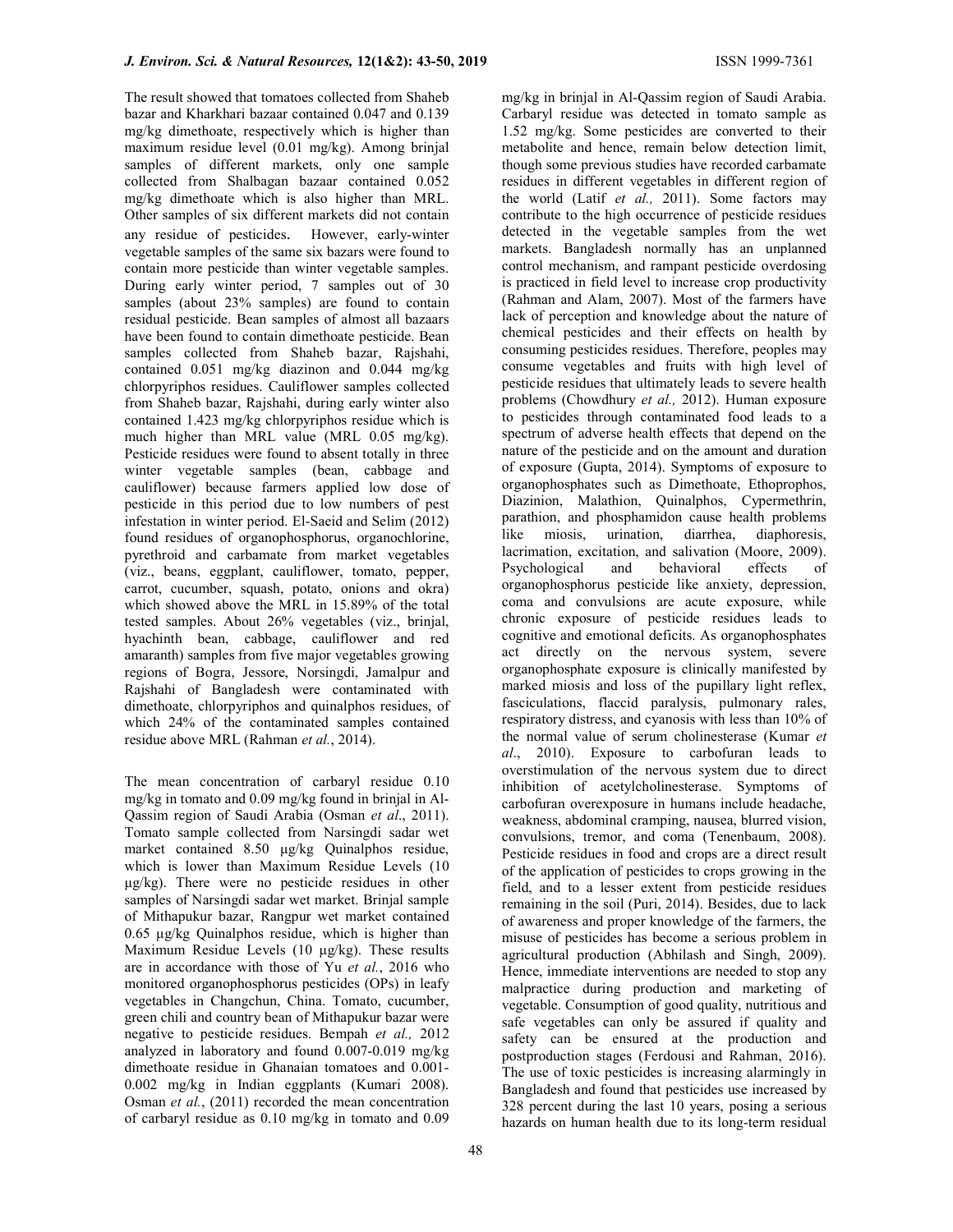effect (BRRI, 2010). According to Chowdhury et al., 2012, this problem becomes worse when farmers apply indiscriminate dose of pesticides in the vegetable fields due to illiteracy and low levels of awareness of the hazardous effect of pesticides to human health.

## Conclusion

From pesticide residue analysis of five winter vegetables, it can be concluded that farmers are applying low dose of pesticides in the field during winter season compare to early winter period. In winter vegetable samples, pesticide residue was detected only in 3 samples out of 30 winter vegetable samples. Only organophosphate pesticide dimethoate was identified in these three samples. The residue concentration was higher than the MRL (0.01 mg/kg). However, lack of awareness and proper knowledge of farmers may create misuse of pesticides which can cause serious problem in vegetable production. This study revealed that pesticide residue in brinjal and tomato samples was higher than Maximum Residue Levels. Long term accumulation of pesticides residues in human body via dietary intake of vegetable and other food commodities is an alarming problem. However, the impact of pesticide residues can be minimized by preventive measures such as rational use of pesticides, washing and proper processing of vegetables, practicing organic farming, use of natural pesticides and bio-pesticides, and strict implementation and amendment of pesticide related laws. The adoption of effective legislation for properly regulating pesticide use and increasing awareness and technical know-how in the farming community should be incorporated. To minimize the pesticide residue level, farmers are suggested to wash the vegetables after harvest from the field, and consumers are advised to wash the vegetables several times with water before cooking.

#### References

- AOAC. 2007. Official Method. Pesticide Residues in Foods by Acetonitrile Extraction and Partitioning with Magnesium Sulfate Gas Chromatography/Mass Spectrometry and Liquid Chromatography/Tandem Mass Spectrometry First Action.
- Abhilash, P. C. and Singh N. 2009. Pesticides use and application: An Indian scenario. Journal of Hazardous Materials, 165 (1-3):1-12.
- Anonymous, 1979. Methods of sampling for the official control of pesticide residues in and on fruits and vegetables. European Commission Directive, 79/700/EEC, Vol. 11, 75 p.
- Anonymous. 1993. Codex alimentarius, pesticide residues in food. Joint FAO/WHO Standards Program, FAO, Rome, Italy, Vol. 2, pp.378- 386.
- Anonymous.1996.Guidelines for the control of pesticide residues in foods. National Food Agency of Denmark (in Denish), 146p.
- Anonymous. 2001. Coordinated research on insecticide residue and resistance in major vegetables grown in Bangladesh. Report on Contact Research Project, BARC, BARI, Joydebpur, Gazipur, 102 p.
- Ahmed, M. S.; Sardar, M. A.; Haque, M. A. and Kabir, K. H. 2005. A survey on the pattern of insecticidal usage for the protection of brinjal (Solanum melongena) from the attack of insect pests in Jessore. Bangladesh Journal of Zoology, 33(1): 57-63.
- Bangladesh Rice Research Institute (BRRI). 2010. Survey Report on Pesticides, Gazipur: BRRI.
- BBS. 2014. Statistical Yearbook of Bangladesh, Bangladesh Bureau of Statistics, Planning division, Ministry of Planning, Government of the People's Republic of Bangladesh, Dhaka.
- Bempah, C. K. J.; Asomaning, D.A.; Ansong, J.; Boateng and Asabere, S. B. 2012. Contamination levels of selected organochlorine and organophosphorou pesticides in Ghanaian fruits and vegetables. Emirates Journal of Food and Agriculture, 24(4): 293–301.
- Berrada, H.; Fernandez, M.; Ruiz, M. J.; Molto, J. C.; Manes, J. and Font, G. 2010.Surveillance of pesticide residues in fruits from Valencia during twenty months (2004- 05). Food Control, 21: 36-44.
- Bunggush, R. A. and Anwar, T. 2000. Preliminary survey for pesticide poisoning in Pakistan. Pakistan Journal of Biological Sciences, 3 (11): 1976–1978.
- Chowdhury, A. Z.; Hasan, M.; Karim, N.; Fakhruddin, A. N. M.; Hossain, S. and Chowdhury, A.K.M. 2014. Contamination and health risk assessment of pesticide residues in vegetables from agricultural fields of Gazipur District, Bangladesh. Am-Euras. J. Agric and Environ. Sci., 14(5): 421-427.
- Chowdhury, M. A. Z.; Banik, S.; Uddin, B.; Moniruzzaman, M.; Karim, N. and Gan, S. H. 2012.Organophosphorus and carbamate pesticide residues detected in water samples collected from paddy and vegetable fields of the Savar and Dhamrai Upazilas in Bangladesh. International Journal of Environmental Research and Public Health, 9(9): 3318–3329.
- El-Saeid, M. H. and Selim, M. T. 2012. Multiresidue analysis of 86 pesticides using Gas Chromatography Mass Spectrometry: II-non leafy vegetables. Journal of Chemistry, 2013: 110.
- Eskenazi, B.; Bradman, A. and Castorina, R. 1999. Exposures of children to organophosphate pesticides and their potential adverse health